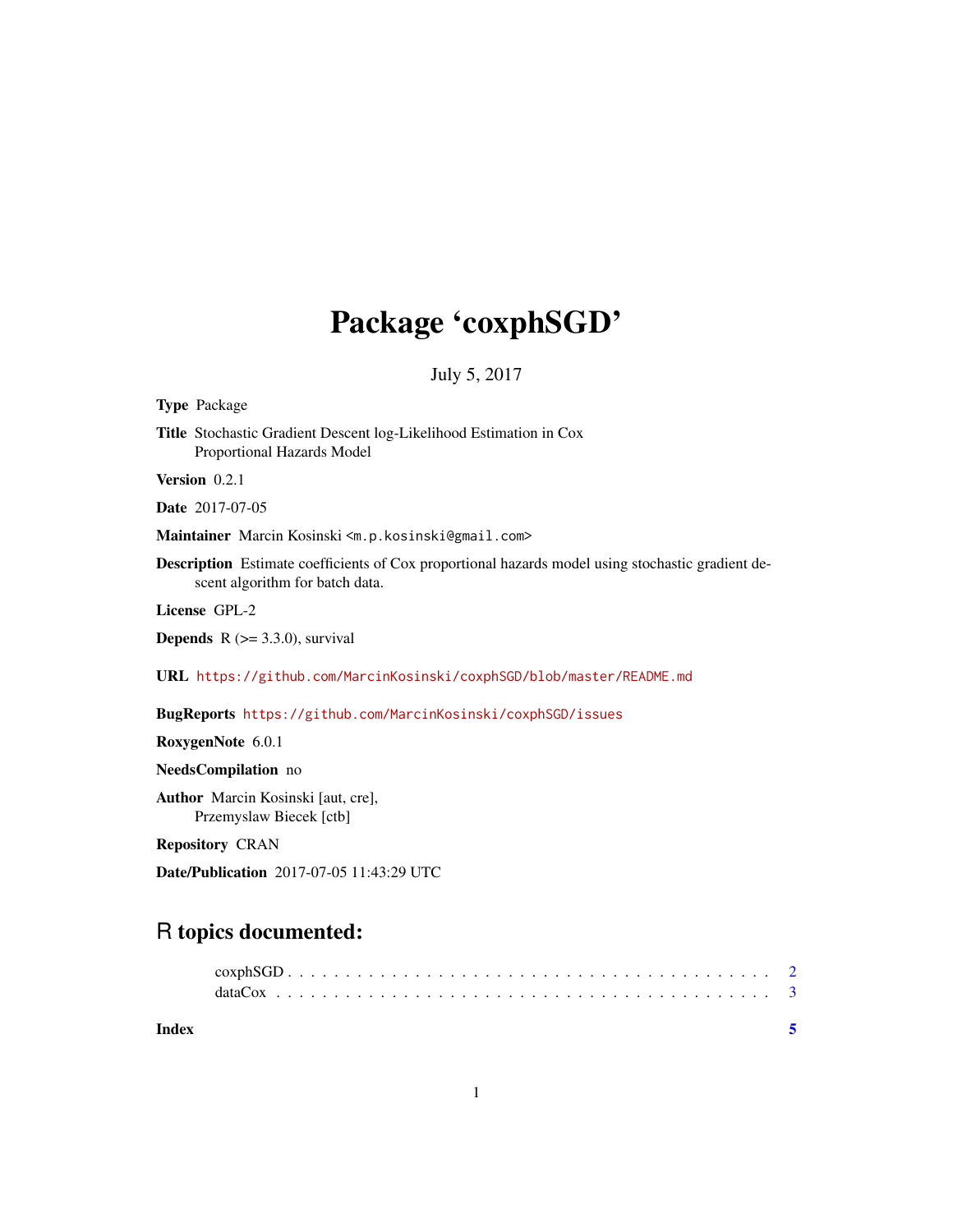<span id="page-1-0"></span>coxphSGD *Stochastic Gradient Descent log-likelihood Estimation in Cox Proportional Hazards Model*

#### Description

coxphSGD estimates coefficients using stochastic gradient descent algorithm in Cox proportional hazards model.

#### Usage

```
coshSGD(formula, data, learn.rates = function(x) { 1/x },beta.zero = 0, epsilon = 1e-05, max.iter = 500, verbose = FALSE)
```
#### Arguments

| formula     | a formula object, with the response on the left of $a \sim$ operator, and the terms<br>on the right. The response must be a survival object as returned by the Surv<br>function. |
|-------------|----------------------------------------------------------------------------------------------------------------------------------------------------------------------------------|
| data        | a list of batch data. frames in which to interpret the variables named in the<br>formula. See Details.                                                                           |
| learn.rates | a function specifing how to define learning rates in steps of the algorithm. By<br>default the $f(t)=1/t$ is used, where t is the number of algorithm's step.                    |
| beta.zero   | a numeric vector (if of length 1 then will be replicated) of length equal to the<br>number of variables after using formula in the model. matrix function                        |
| epsilon     | a numeric value with the stop condition of the estimation algorithm.                                                                                                             |
| max.iter    | numeric specifing maximal number of iterations.                                                                                                                                  |
| verbose     | whether to cat the number of the iteration                                                                                                                                       |

#### Details

A data argument should be a list of data.frames, where in every batch data.frame there is the same structure and naming convention for explanatory and survival (times, censoring) variables. See Examples.

#### Note

If one of the conditions is fullfiled (j denotes the step number)

- $||\beta_{j+1} \beta_j||$  <epsilon parameter for any j
- $j > max.iter$

the estimation process is stopped.

#### Author(s)

Marcin Kosinski, <m.p.kosinski@gmail.com>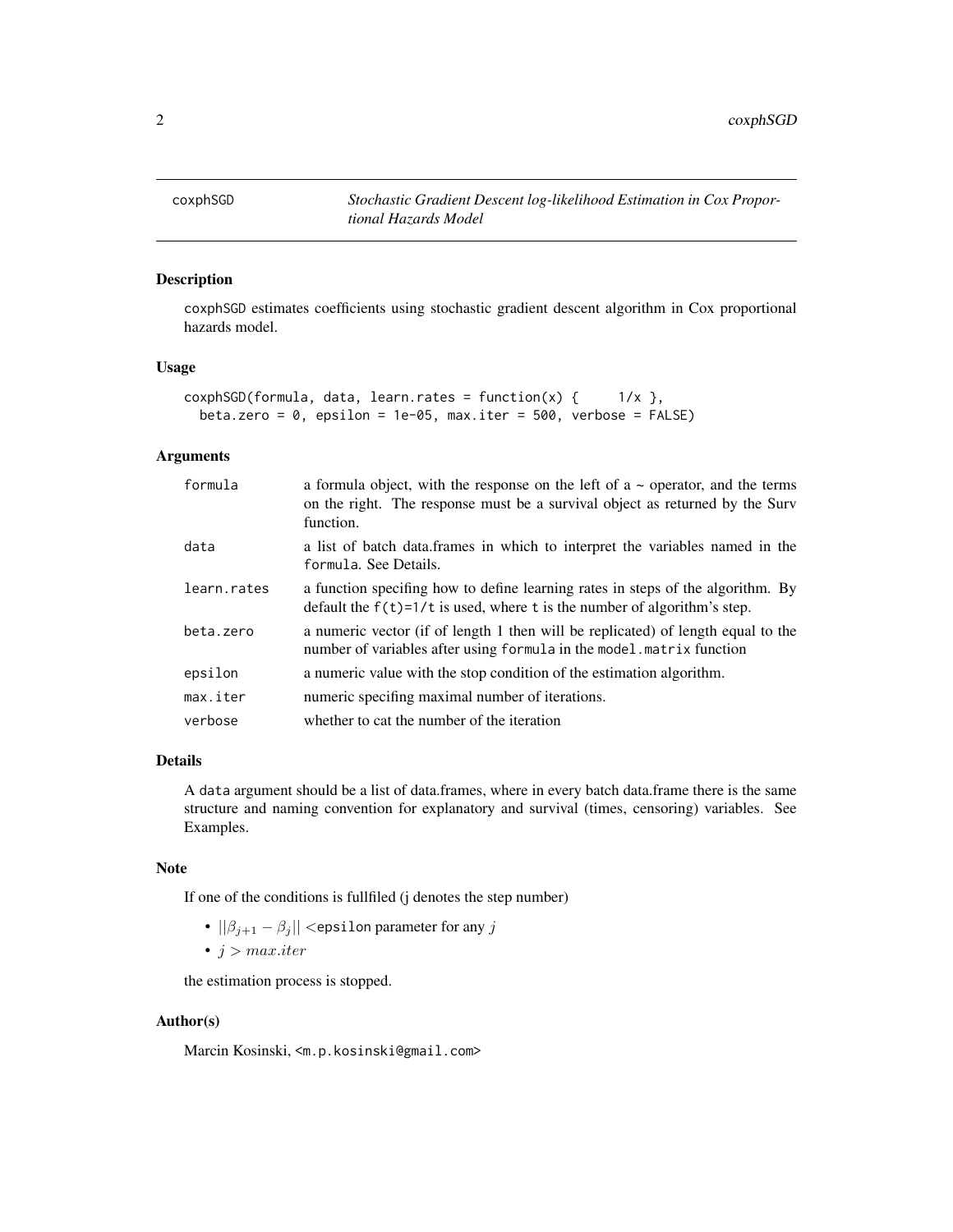#### <span id="page-2-0"></span>dataCox 3

#### Examples

```
library(survival)
set.seed(456)
x \le matrix(sample(0:1, size = 20000, replace = TRUE), ncol = 2)
head(x)
dCox \leq - \frac{dataCox(10^4, \text{lambda})}{2} = 3, \text{rho} = 2, x,beta = c(2,2), cens.rate = 5)
batch_id <- sample(1:90, size = 10^4, replace = TRUE)
dCox_split <- split(dCox, batch_id)
results <-
  coshSGD(formula = Surv(time, status) \sim x.1+x.2,data = dCox_split,epsilon = 1e-5,
           learn.rates = function(x){1/(100*sqrt(x)))},
           beta.zero = c(\emptyset, \emptyset),
           max.iter = 10*90coeff_by_iteration <-
  as.data.frame(
    do.call(
      rbind,
      results$coefficients
    )
  )
head(coeff_by_iteration)
```
Cox Proportional Hazards Model Data Generation From Weibull Dis*tribution*

#### Description

Function dataCox generaters random survivaldata from Weibull distribution (with parameters lambda and rho for given input x data, model coefficients beta and censoring rate for censoring that comes from exponential distribution with parameter cens.rate.

#### Usage

```
dataCox(n, lambda, rho, x, beta, cens.rate)
```
#### Arguments

| n            | Number of observations to generate.                                         |
|--------------|-----------------------------------------------------------------------------|
| lambda       | lambda parameter for Weibull distribution.                                  |
| rho          | the parameter for Weibull distribution.                                     |
| $\mathsf{x}$ | A data frame with an input data to generate the survival times for.         |
| beta         | True model coefficients.                                                    |
| cens.rate    | Parameter for exponential distribution, which is responsible for censoring. |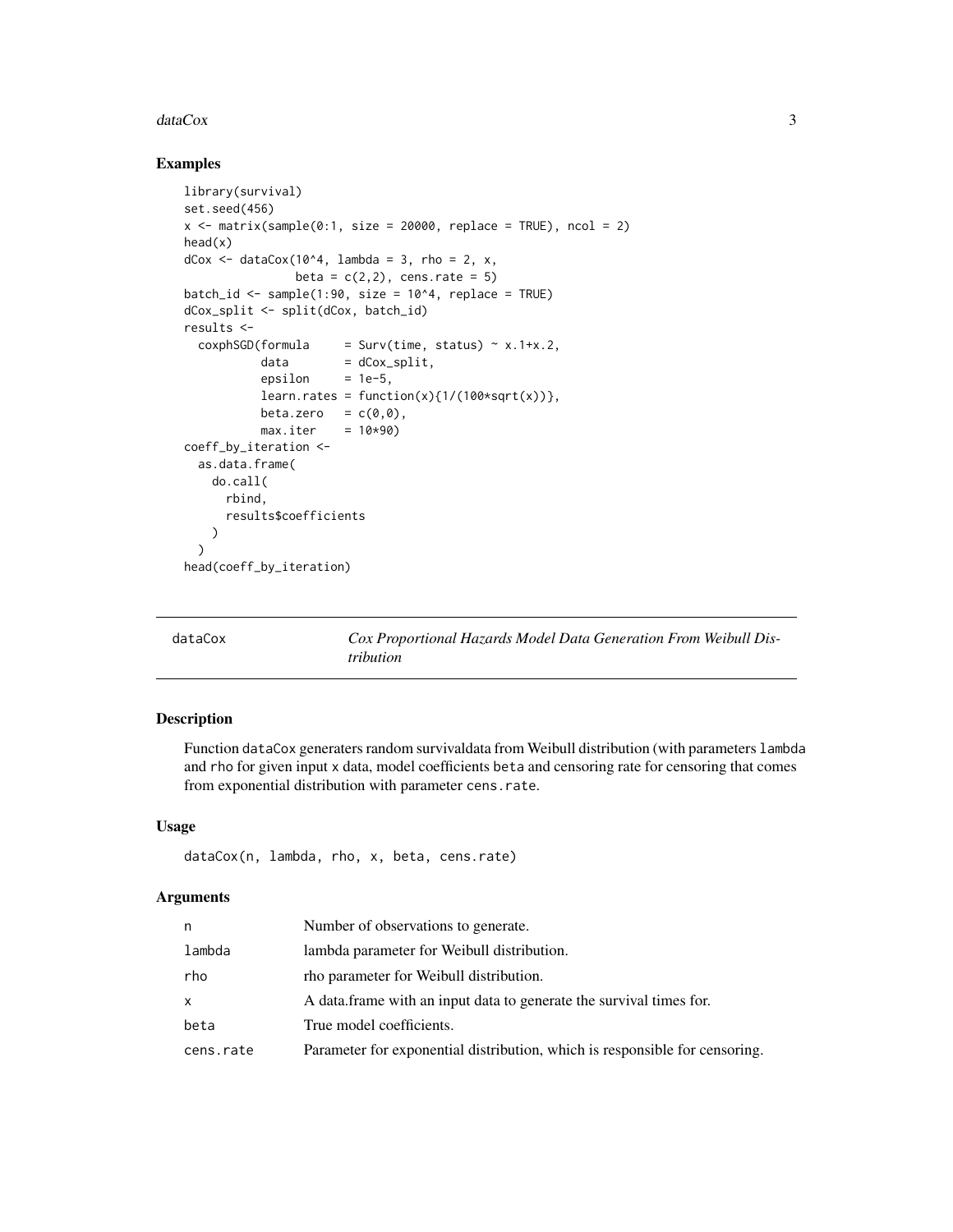#### Details

For each observation true survival time is generated and a censroing time. If censoring time is less then survival time, then the survival time is returned and a status of observations is set to 0 which means the observation had censored time. If the survival time is less than censoring time, then for this observation the true survival time is returned and the status of this observation is set to 1 which means that the event has been noticed.

#### Value

A data.frame containing columns:

- id an integer.
- time survival times.
- status observation status (event occured (1) or not (0)).
- x a data.frame with an input data to generate the survival times for.

#### References

#### <http://onlinelibrary.wiley.com/doi/10.1002/sim.2059/abstract>

Generating survival times to simulate Cox proportional hazards models, 2005 by Ralf Bender, Thomas Augustin, Maria Blettner.

#### Examples

```
## Not run:
x \le matrix(sample(0:1, size = 20000, replace = TRUE), ncol = 2)
dataCox(10^4, lambda = 3, rho = 2, x,
beta = c(1,3), cens.rate = 5) -> dCox
```
## End(Not run)